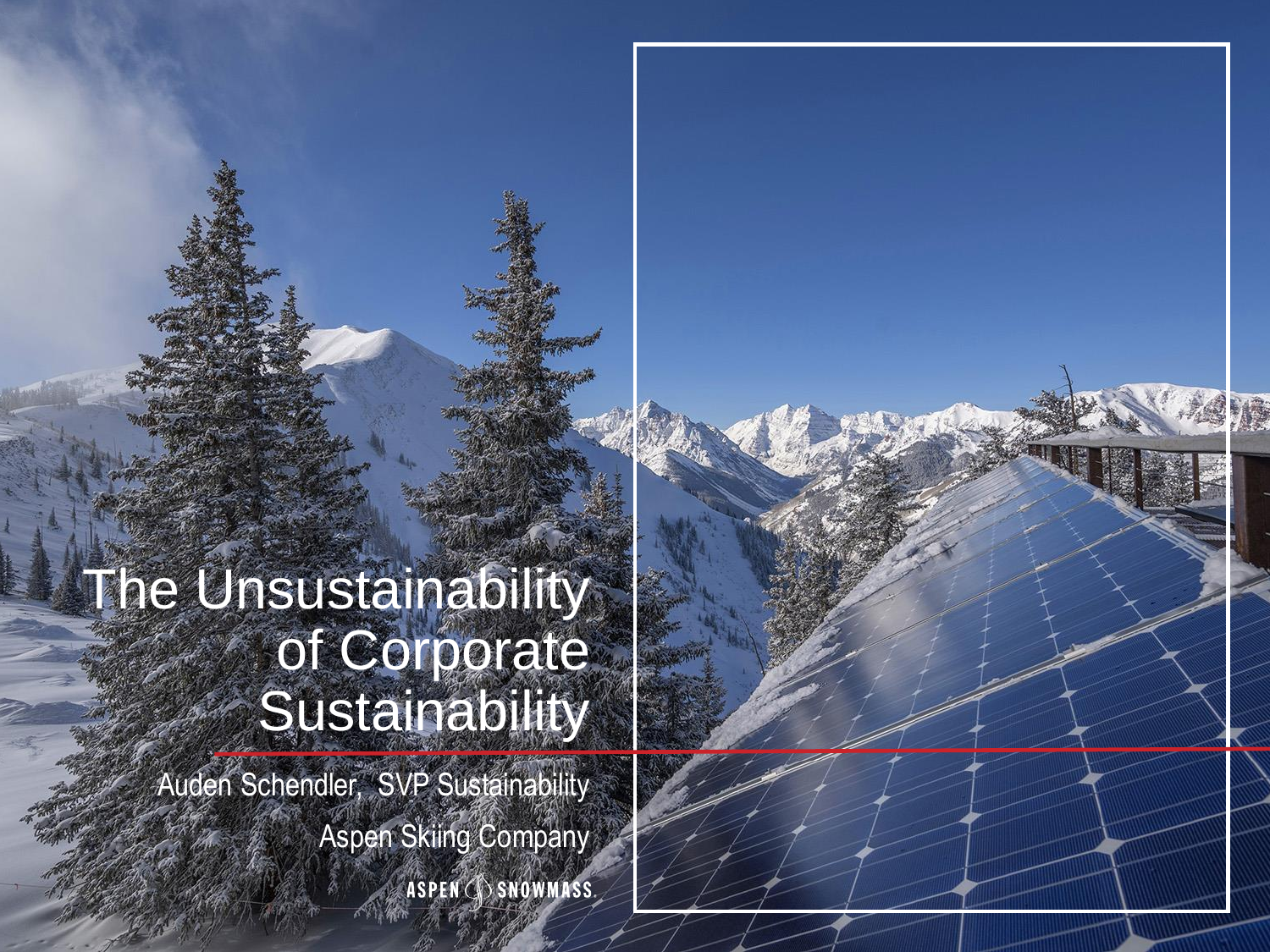### If genocide won't mobilize corporations, can climate?

"Corporate sustainability" really means "business management."

To do anything meaningful, corporate sustainability departments need to change their names to government affairs.

Asking corporate sustainability departments to do government affairs is like trying to drive a nail with a crescent wrench.

Asking corporations to care about social or environmental good has mostly proven to be a dead end. It is not clear this will change. See: H and M.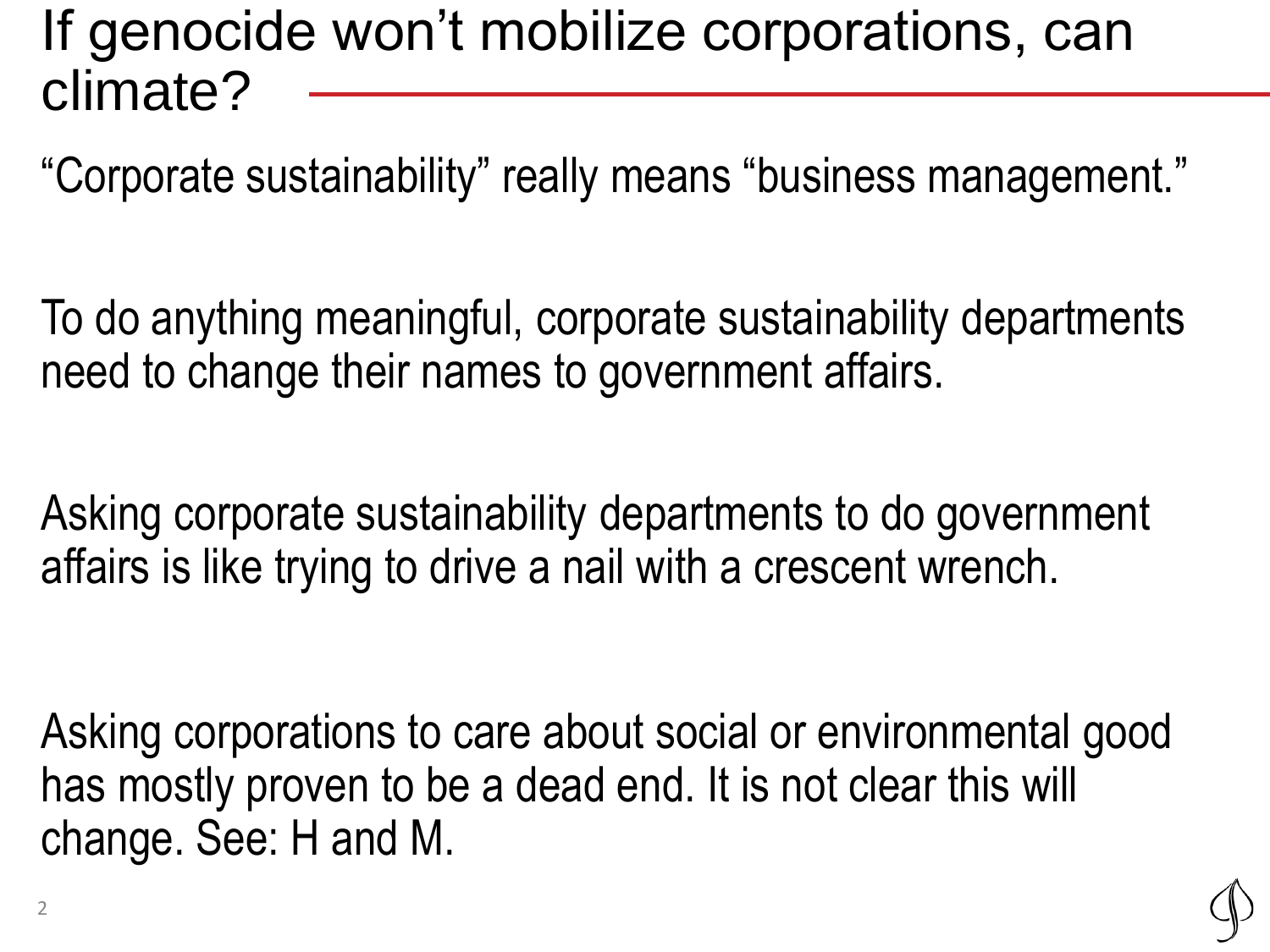### **"Sustainability" as practiced is just "Management"**

- ‣ What is the goal of corporate sustainability?
- $\blacktriangleright$  If we are going to use the term, then it ought to have something to do with sustainability, which would involve solving climate change.
- $\triangleright$  But we've run a thirty year experiment, and the work we're doing isn't getting us closer.
- ‣ If corporations are OK with that—that corporate sustainability is just good management that slightly reduces fees, provides good PR and cover from environmental criticism, worker retention and attraction, and license to operate—then they should call it "business management" and drop the sustainability term, which puts them at risk of being called greenwashers or hypocrites.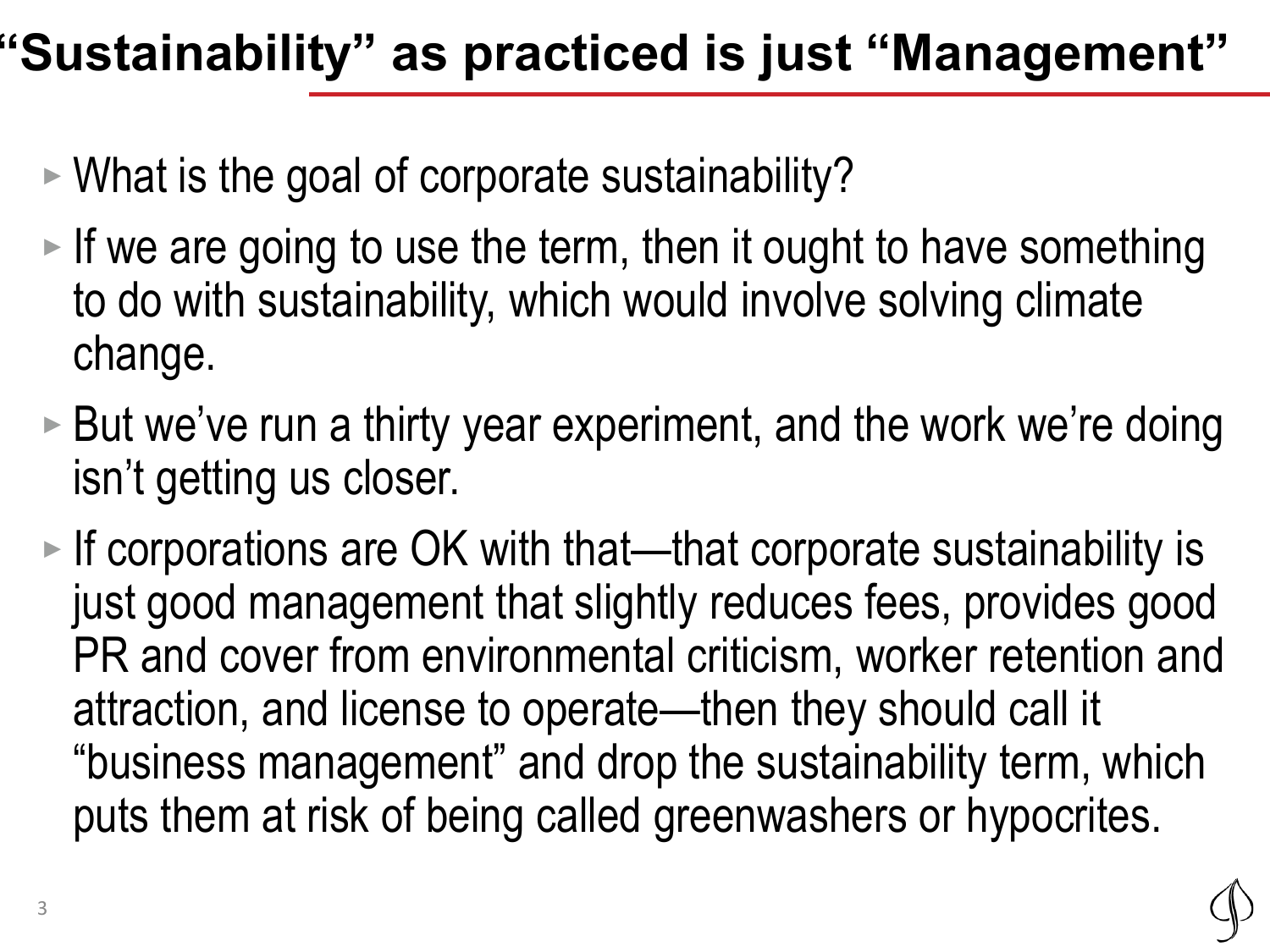### **We have one last chance to act meaningfully**

- ‣ David Roberts: **[Crunch time: this is America's last chance at](https://www.volts.wtf/p/crunch-time-this-is-americas-last)  serious climate policy for a decade**
- ► It's going to be a clean energy standard & clean energy tax credits, or nothing.
- ‣ Congress is working on what is likely to be its last big shot at climate change policy for a decade or more. If things go well, the legislation will include a clean energy standard (CES) and clean energy tax credits, which together would revolutionize the US electricity system. If things don't go well, there will be no substantial climate legislation for many years to come.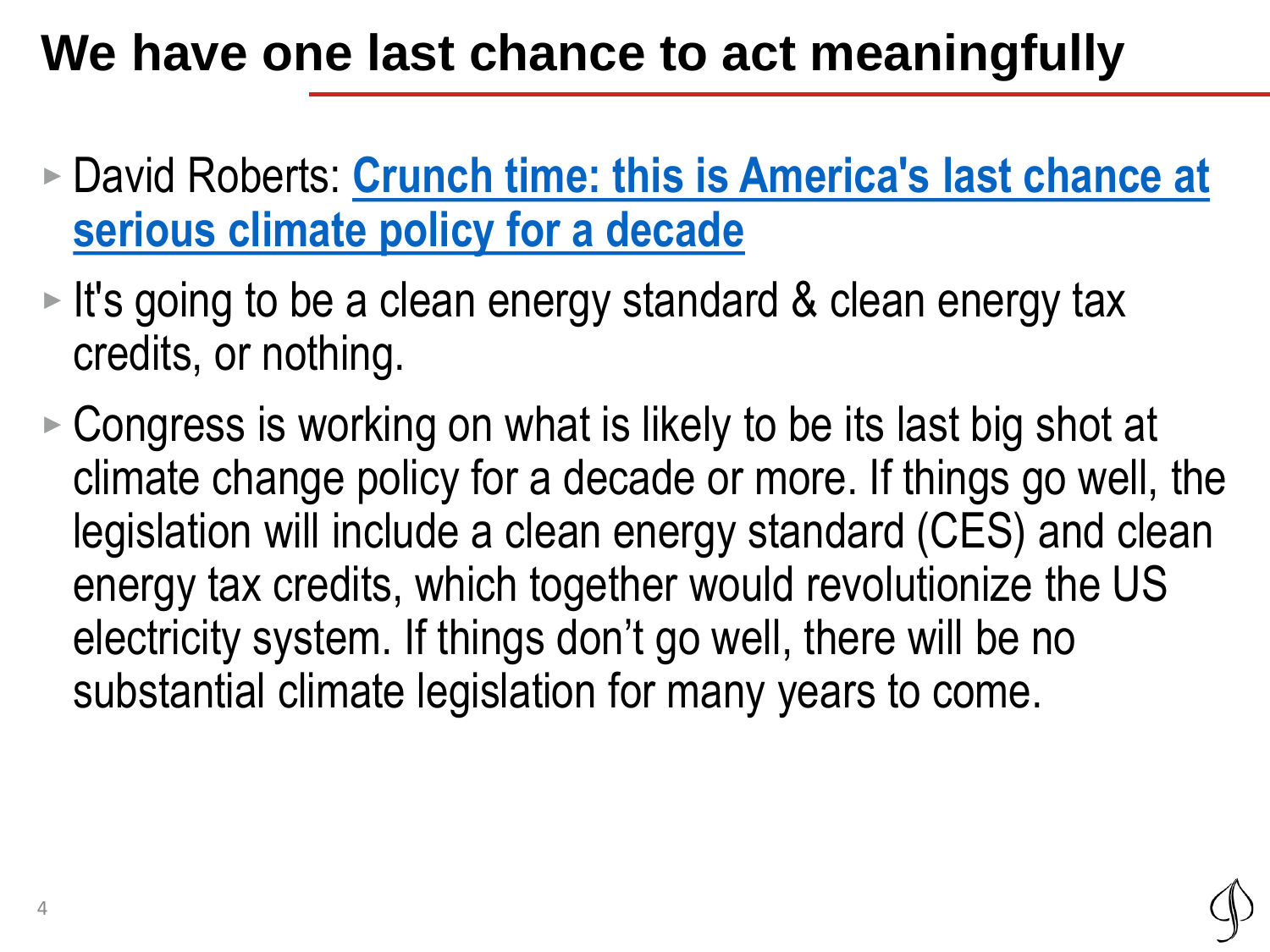# **Disney and Apple enviro statements**

#### ‣ Disney: ACTING WITH THE ENVIRONMENT IN MIND

- ‣ The Walt Disney Company is committed to protecting the planet and delivering a positive environmental legacy for future generations as we operate and grow our business.
- ‣ Apple: Since 2020, we have been carbon neutral for our corporate operations. Building on this achievement, we set an ambitious and urgent goal to make carbon neutral products by 2030. And our green chemistry and recycling innovations are moving us closer than ever to one day make our products without taking from the earth.
- $\triangleright$  In all of this work, we're partnering with communities and local leaders to make sure our environmental efforts are also a force for equity and justice.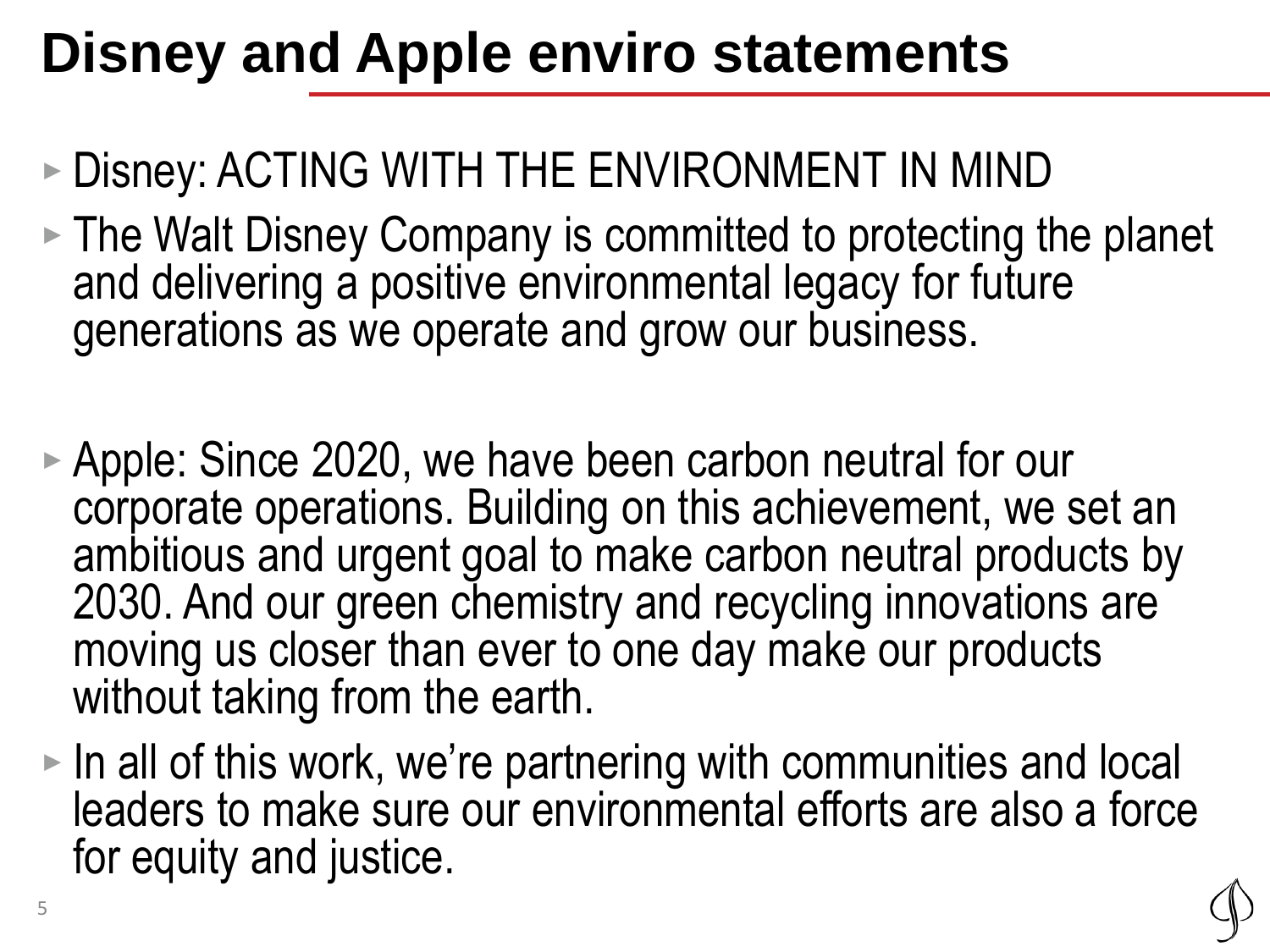# Senator Sheldon Whitehouse, D-RI

- ‣ There is no company that shows up in congress on climate, except maybe Patagonia. Tech associations barely mention it. I am involved in a number of secret climate conversations with some of my republican colleagues but they can't find a single corporation that will come out and say "I've got your back." It should not be too much to ask corporate American to align their lobbying with their stated values."
- ‣ [https://grist.org/politics/big-businesses-talk-a-big-climate-game](https://grist.org/politics/big-businesses-talk-a-big-climate-game-just-not-on-capitol-hill/)just-not-on-capitol-hill/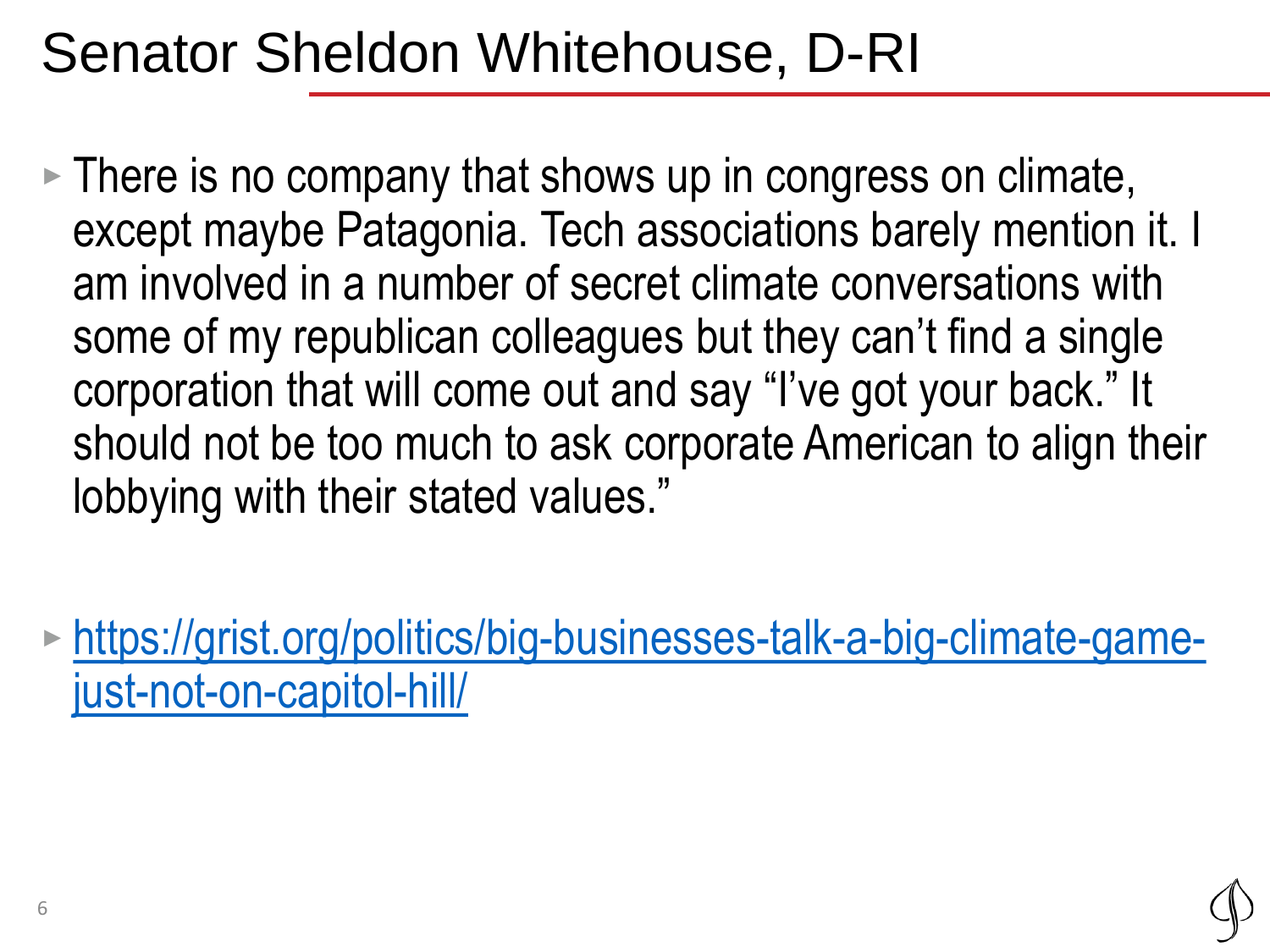# Against: Apple, FedEx, Pfizer, Disney

- "America's largest corporations have [decided to fight](https://www.washingtonpost.com/us-policy/2021/08/31/business-lobbying-democrats-reconciliation/) the one real effort to do anything about it. It is the most nihilistic decision that Apple and Exxon and Walmart and Pfizer and Disney and FedEx and Lowes and the rest may ever have taken: to keep their tax rate a few points lower they're willing to sacrifice a working future." Bill McKibben
- ► "Why does Mickey Mouse want to destroy civilization?
- ‣ OK, that's probably not what Disney executives think they're doing. But the Walt Disney Company, along with other corporate titans, including ExxonMobil and Pfizer, is reportedly gearing up to support a major [lobbying effort](https://www.washingtonpost.com/us-policy/2021/08/31/business-lobbying-democrats-reconciliation/) against President Biden's \$3.5 trillion investment plan — a plan that may well be our last chance to take serious action against global warming before it becomes catastrophic." [Paul Krugman](https://www.nytimes.com/2021/09/02/opinion/corporate-taxes-biden-spending-bill.html)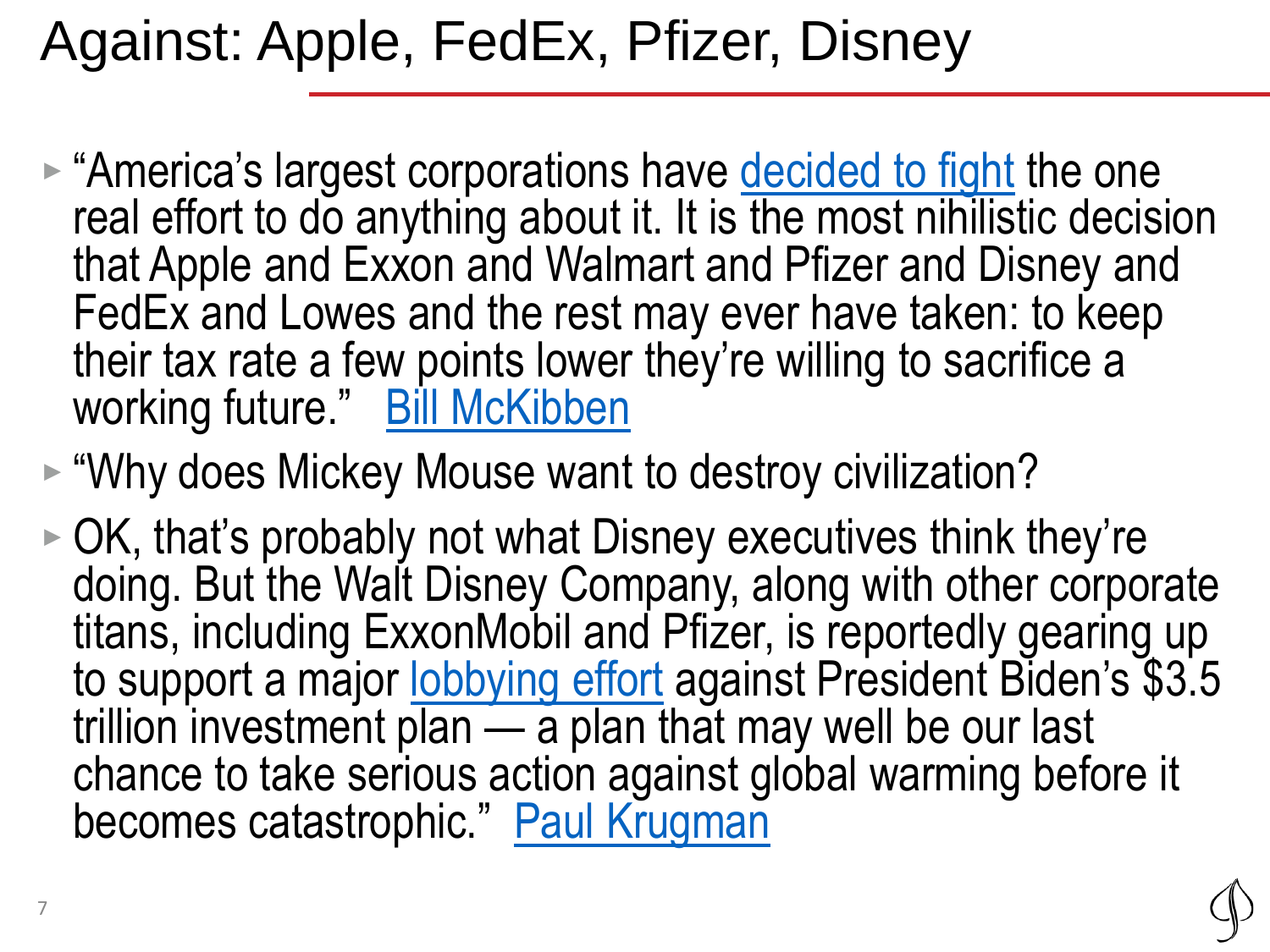

# NATIONAL BEST SELLER **WINNERS TAKE ALL**

#### The ELITE CHARADE **CHANGING & WORLD**



#### **ANAND GIRIDHARADAS**